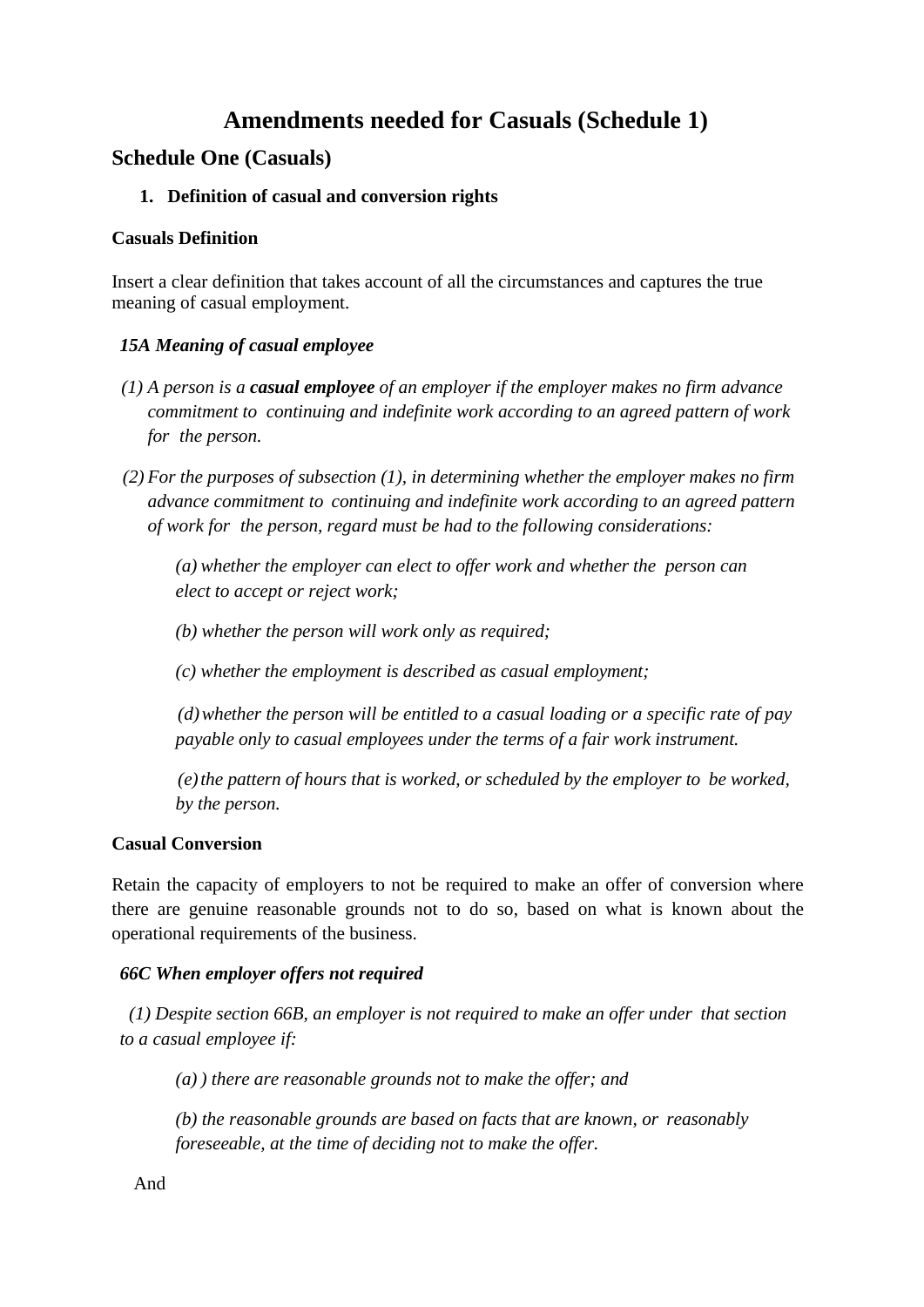Delete subsection (2) of s 66C of the Bill.

#### **Dispute Settlement**

Allow the parties to deal with disputes about casual employment and conversion in an informal way at the workplace level and include a default dispute settlement process that allows for access to the FWC to make a decision if the parties are unable to resolve the matter.

*(1) This section applies to a dispute between an employer and employee about either or both of the following:*

*(i) whether or not an employee is a casual employee as defined in section 15A:*

*(ii) the operation of this Division.*

*(2) However, this section does not apply in relation to the dispute if a fair work instrument that applies to the employee includes a term that provides a procedure for dealing with the dispute and that term provides either party with access to the arbitration of any dispute about the operation of this Division by the FWC.*

*Resolving disputes*

*(3) In the first instance, the parties to the dispute must attempt to resolve the dispute at the workplace level, by discussions between the parties.*

*FWC may deal with disputes*

*(4) If discussions at the workplace level do not resolve the dispute, a party to the dispute may refer the dispute to the FWC.*

*(5) If a dispute is referred under subsection (4):*

*(a) ) the FWC must deal with the dispute; and*

*(b) where the matter is not resolved under paragraph (a), the FWC shall resolve the matter by arbitration.*

#### **Consultation**

Require that consultation occur before a decision is made not to offer conversion.

#### **66C When employer offers not required**

……